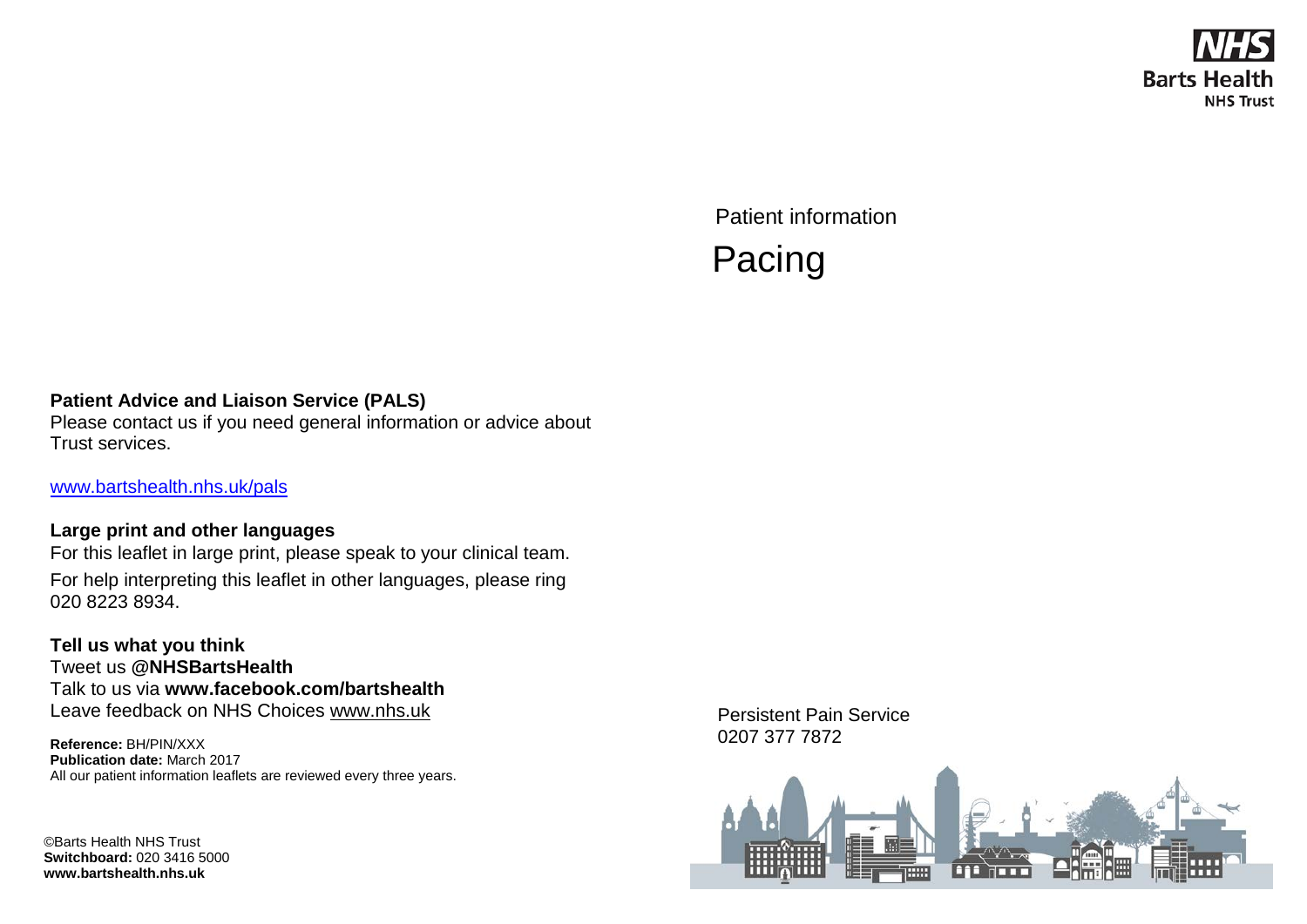# **What is pacing?**

"Pacing" is a way to achieve more without making your symptoms worse. Pacing is a skill, which helps people to improve their fitness and function. It can be applied to exercise or general activity. Learning how to pace is an important skill to develop. It means breaking tasks down into small, manageable chunks and stopping to relax in between tasks before the pain increases. Learning to do everything in small manageable chunks, from house cleaning to exercise can help reduce pain and lessen the stress of these activities.

## **What is the over activity/under activity cycle?**

The majority of persistent pain sufferers will keep going at a task until they are forced to stop by pain. They tend to overdo things on a good-pain free days and as a result are unable to do anything much for the next few days due to a flare-up. Feelings of frustration and stress set in as one is unable to do much. When the pain subsides there is the tendency to overdo in an effort to make up for lost time. This then causes another period of increased pain and enforced rest.

## **Overactivity is:**

- Doing too much
- Doing too many tasks in a short period of time

# **Underactivity is:**

- Too little activity
- Reducing fitness, muscle strength, endurance
- **It's alright to ask for assistance** Start with the easier activities and ask for help with those you can't manage yet.
- **Keep to your targets and plans as much as possible** If you are having a good day be careful not to do more than you have planned, to avoid overdoing things. If you are having a bad day try to keep going as you have planned but pace yourself more (take more rest breaks).
- For activities you cannot leave, still attempt to pace yourself. Take short rest breaks as often as possible. Try and change your position regularly. Ask for help

# **Benefits of pacing**

- Doing more over time
- Taking control of pain
- Having fewer flare-ups
- Less pain, using less medication
- Increased confidence
- Increased muscle strength
- Greater flexibility
- More energy
- Brighter mood
- Improved sleep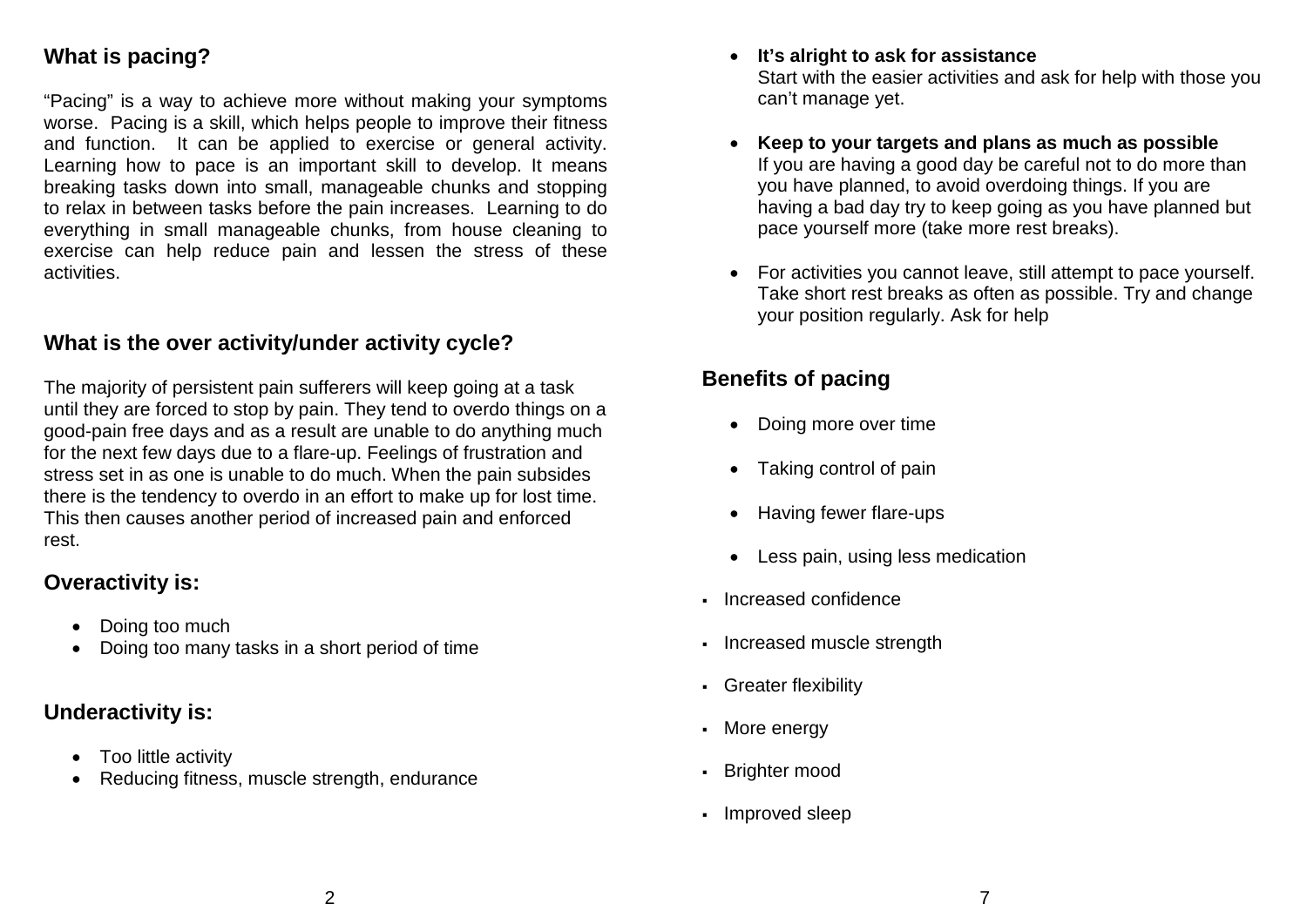# **Helpful Pacing tips**

#### **Take frequent short breaks**

Do something for a set time, then take a short break, then do a bit more, then take another short break and so on. For example, if you can manage 15 minutes in the garden, but then have to lie down for the rest of the day, try working in the garden for five minutes, take 15-30 minutes break, then do another five minutes in the garden. Short frequent "pauses" are often better than one big "stop"!

- **Choose to stop instead of being forced to stop**
- **Pace to time, NOT pain**
- **Change your position regularly**

Staying in the same position for a long time puts strain on your muscles. Change position regularly eg while preparing a meal you could try to change between sitting and standing.

#### **Gradually increase the amount**

To begin with it might seem like you are going backwards as you are doing less than before. To pace up an activity or exercise you should plan to do a bit more each day or every second day. Each increase should be small and don't do more than you planned.

#### **Break up tasks into smaller bits**

If the whole task is too much for you to try in one go, attempt to break the activity up into smaller amounts. For example, divide your grocery shopping into two bags instead of one. Only vacuuming one room at a time instead of attempting to vacuum the entire house.

### **Start on the activities that are easier**

Be prepared to leave those activities that are too hard for now. You can come back to them later as you get fitter. For example start with dusting the house instead of vacuuming.